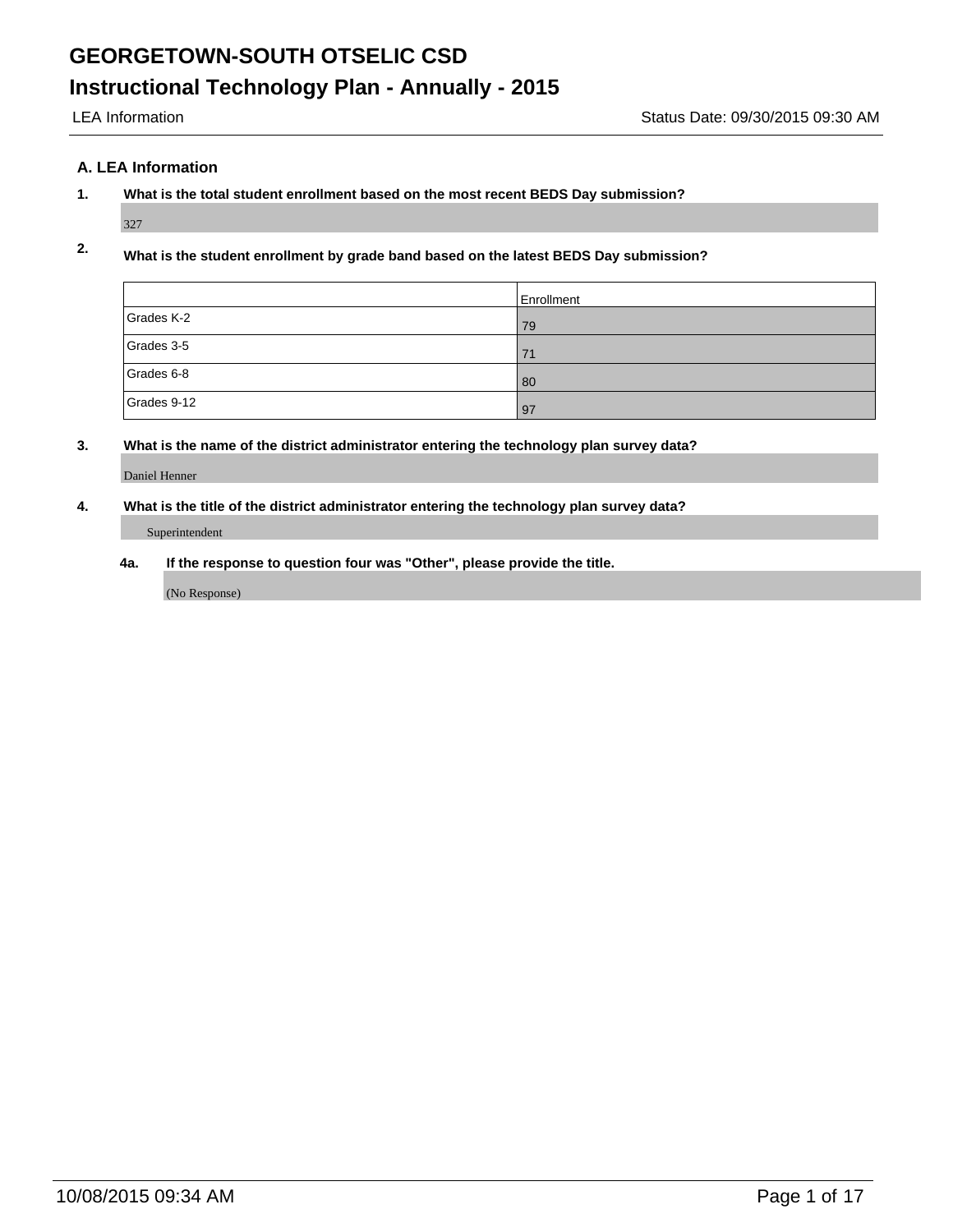Instructional Technology Vision and Goals **Status Date: 09/30/2015 09:30 AM** 

## **B. Instructional Technology Vision and Goals**

#### **1. Please provide the district mission statement.**

The Otselic Valley Central School community will encourage decisions that give all students the opportunity to achieve their highest level of learning in preparation for a challenging tomorrow.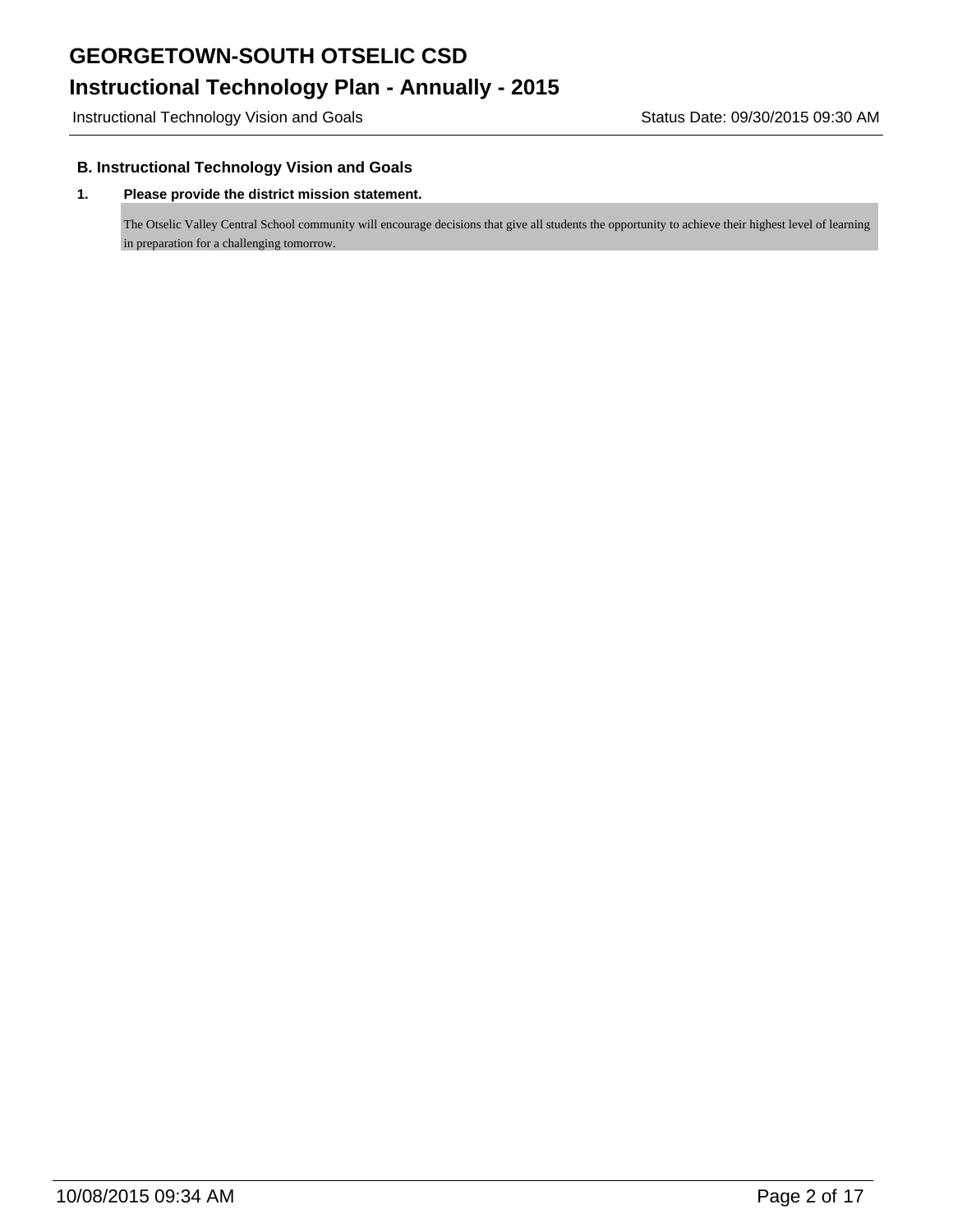Instructional Technology Vision and Goals **Status Date: 09/30/2015 09:30 AM** 

#### **2. Please provide the executive summary of the instructional technology plan, including vision and goals.**

The purpose of the Instructional Technology Plan is to provide continued direction for the integration of technology into curriculum and instruction in the Otselic Valley Central School District. This plan will identify the instructional technology goals that Otselic Valley has for the future. Deciding on how devices, communications, and other forms of technology should be integrated into the educational landscape of the District must be an on-going process. Each year the plan must be reviewed in the context of emerging technologies and developing educational goals. Our major priorities have been facilitating the use of instructional technology with a focus on the support of curriculum and instruction, and the training of our staff in the effective use of instructional applications, online services and devices. We as educators must equip ourselves with the tools and knowledge, in order to help our students become tomorrows leaders in the 21st century.

#### Technology Vision

The Otselic Valley Central School District is committed to preparing our students to lead and innovate in a 21st century global society. Our vision is to plant seeds of greatness. Through empowerment, encouragement and high expectations, students will be challenged to utilize various aspects of educational technology in order to develop critical thinking, problem solving, and ethical awareness necessary to be a leader, and innovator in a 21st century global society.

#### Instructional Goals

Provide curriculum, intervention, support and enhancement programs and services that increases student achievement

- 1. Enhance student performance
- Differentiated Learning Strategies and Styles
- Curriculum Intervention Program and Services
- Curriculum Support Program and Services
- Special Projects and Enrichment Programs
- Utilization of hardware, software, and subscription programs
- Offer college level courses and other course not offered at Otselic Valley via distance learning
- 1. Technological Professional development

Develop all staff members to efficiently and effectively utilize instructional technology

- Small group professional development
- Curriculum integration workshop
- Specific PD programs arranged
- Virtual PD-webinars, Google Hangout, online Camps
- DCMO BOCES
- 1. Advance communication

Employ and maintain a system so all staff, students, community members and officials can communicate efficiently.

- District website
- Social media-Twitter and Facebook
- School/Teacher Websites
- Web-Based Student Information System-School Tool
- Automatic phone/text system
- Video conferencing and chat
- 4. Student data to elevate instruction
- Utilize current technology to collect and maintain all student information on an accessible web based database system
- Utilize current technology to collect and maintain all student information on an accessible web based database system.
- Scientific research based data driven instruction
- Use of student information system (School Tool) to disaggregate data for informed decision-making.
- Data analysis
- Use of technology to assess and track student through their K-12 education (iData)
- Increase use of on-line assessment tools for students (Scholastic)
- Maintain all personal, emergency contact, attendance, discipline, history IEPs, and other information to drive instruction (School Tool)
- Match student progress to help differentiated instruction based on the data
- Share information among different electronic systems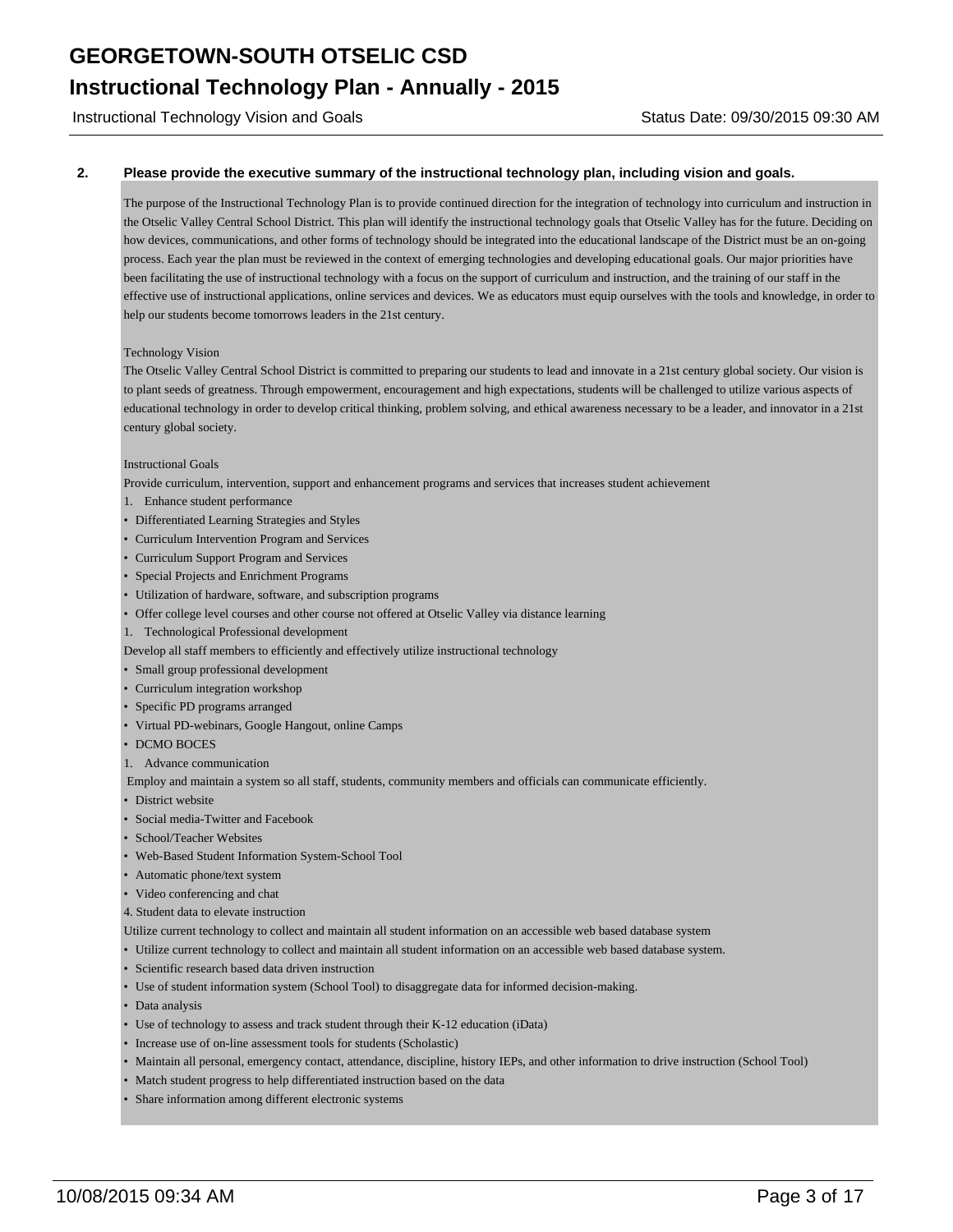Instructional Technology Vision and Goals **Status Date: 09/30/2015 09:30 AM** 

**3. Please summarize the planning process used to develop the instructional technology plan. Please include the stakeholder groups participating and outcomes of the instructional technology plan development meetings.**

Monthly technology committees took place where classroom teachers, administrators, library media specialists, learning technology coordinator and IT technology coordinator created our vision, goals, timeline, reflection and solutions taking into account surveys from all stakeholders. In addition, the learning technology coordinator met frequently with other classroom teachers and the curriculum and special education director to create solutions for learning needs.

The district wide strategic planning committee also collaborated on the vision, goals, solutions and timeline.

**4. Please provide the source(s) of any gap between the current level of technology and the district's stated vision and goals.**

Professional Development (Checked) Other (Checked)

**4a. Please specify if "Other" was selected in question four.**

Technology equipment and professional development is needed for instructional learning.

**5. Based upon your answer to question four, what are the top three challenges that are causing the gap? If you chose "No Gap Present" in question four, please enter N/A.**

Our top three challenges causing the gap are the need to provide high quality professional development technology training, resources to purchase devices and the need to provide updated technology as devices age.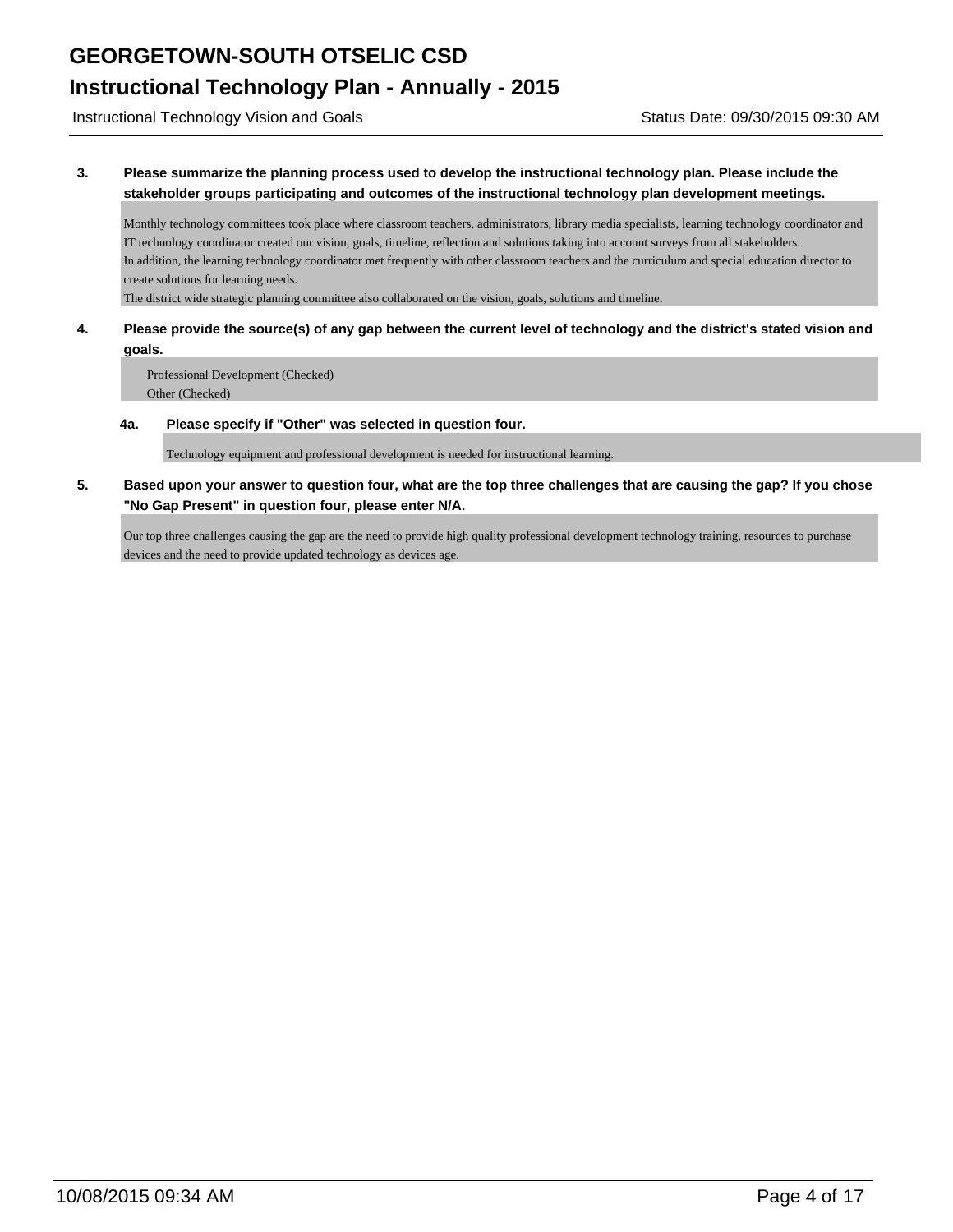# **Instructional Technology Plan - Annually - 2015**

Instructional Technology & Infrastructure Inventory **Status Date: 09/30/2015 09:30 AM** 

### **C. Technology and Infrastructure Inventory**

# **1. What is the available network broadband bandwidth? Please express speed in Mb (Megabits) or Gb (Gigabits). \***

|                                                                              | Minimum Capacity (Expressed in Mb or Gb) | Maximum Capacity (Expressed in Mb or Gb) |
|------------------------------------------------------------------------------|------------------------------------------|------------------------------------------|
| Network Bandwidth: Incoming<br>connection TO district schools<br>(WAN)       | $1$ GB                                   | <b>GB</b>                                |
| Internal Network Bandwidth:<br>Connections BETWEEN school<br>buildings (LAN) | $1$ GB                                   | $1$ GB                                   |
| <b>Bandwidth: Connections WITHIN</b><br>school buildings (LAN)               | $1$ GB                                   | 10 GB                                    |

### **2. What is the total contracted Internet access bandwidth for your district? Please express speed in Mb (Megabits) or Gb (Gigabits).**

1 GB

**3. What is the name of the agency or vendor that your district purchases its primary Internet access bandwidth service from?**

Level 3 Through SCRIC

# **4. Which wireless protocols are available in the district? Of these, which are currently in use? Check all that apply.**

|          | Available/In Use                        |
|----------|-----------------------------------------|
| 802.11a  | Available (Checked)<br>In Use (Checked) |
| 802.11b  | Available (Checked)<br>In Use (Checked) |
| 802.11g  | Available (Checked)<br>In Use (Checked) |
| 802.11n  | Available (Checked)<br>In Use (Checked) |
| 802.11ac | Available (Checked)<br>In Use (Checked) |
| 802.11ad | (No Response)                           |
| 802.11af | (No Response)                           |

#### **5. Do you have wireless access points in use in the district?**

Yes

#### **5a. What percentage of your district's instructional space has wireless coverage?**

95

**6. Does the district use a wireless controller?**

Yes

**7. What is the port speed of the switches that are less than five years old in use in the district?**

1 GB

**8. How many computing devices less than five years old are in use in the district?**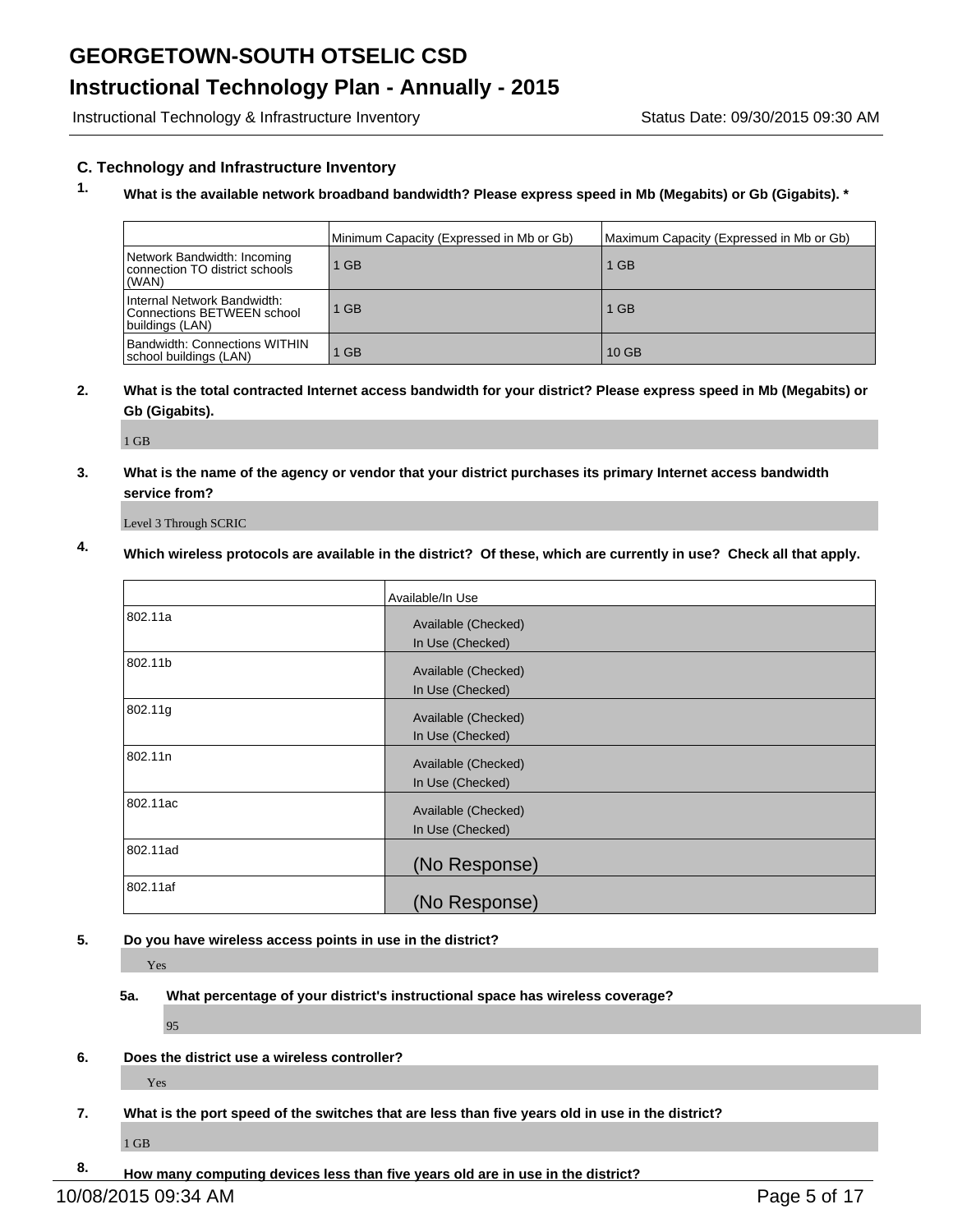# **Instructional Technology Plan - Annually - 2015**

Instructional Technology & Infrastructure Inventory **Status Date: 09/30/2015 09:30 AM** 

|                                                                              | Number of devices in use that are<br>less than five years old | How many of these devices are<br>connected to the LAN? |
|------------------------------------------------------------------------------|---------------------------------------------------------------|--------------------------------------------------------|
| Desktop computers/Virtual Machine (VM)                                       |                                                               | 0                                                      |
| Laptops/Virtual Machine (VM)                                                 | 226                                                           | 226                                                    |
| Chromebooks                                                                  | 34                                                            | 34                                                     |
| Tablets less than nine (9) inches with access to an<br>external keyboard     | Û                                                             | $\mathbf 0$                                            |
| Tablets nine (9) inches or greater with access to an<br>external keyboard    | 400                                                           | 400                                                    |
| Tablets less than nine (9) inches without access to an<br>external keyboard  | υ                                                             | $\Omega$                                               |
| Tablets nine (9) inches or greater without access to an<br>external keyboard | 0                                                             | 0                                                      |
| Totals:                                                                      | 660.00                                                        | 660.00                                                 |

## **9. Of the total number of students with disabilities in your district, what percentage of these students are provided with assistive technology as documented on their Individualized Education Programs (IEPs)?**

100

**10. From your technology needs assessment, please describe any additional assistance or resources that, if provided, would enhance the district's ability to provide improved access to technologies, including assistive technologies, for students with disabilities.**

Assistive technologies allow our district to enhance student performance by providing students with personalized learning opportunities that can only be achieved with technologies. Enhanced devices allow all students to learn at their own pace, receive timely feedback, and receive support. For example, in a blended learning classroom a student can access the content and practice the skill by watching a video and reading material digitally and completely a digital formative assessment to enhance their performance. In addition, all students will have access to digitally communicate with their teaching staff as they are learning from home, study hall, or lunchtime.

**11. How many peripheral devices less than five years old are in use in the district?**

|                                | Number of devices in use that are less than five<br>years old |
|--------------------------------|---------------------------------------------------------------|
| <b>Document Cameras</b>        | 24                                                            |
| <b>Flat Panel Displays</b>     | 2                                                             |
| Interactive Projectors         | $\mathbf 0$                                                   |
| Interactive Whiteboards        | 34                                                            |
| <b>Multi-function Printers</b> | 5                                                             |
| Projectors                     | 34                                                            |
| Scanners                       | $\overline{2}$                                                |
| <b>Other Peripherals</b>       | $\mathbf 0$                                                   |
| Totals:                        | 101.00                                                        |

# **12. If a number was provided for "Other Peripherals" please specify the peripheral device(s) and quantities for each.** (No Response)

**13. Does your district have an asset inventory tagging system for district-owned equipment?** Yes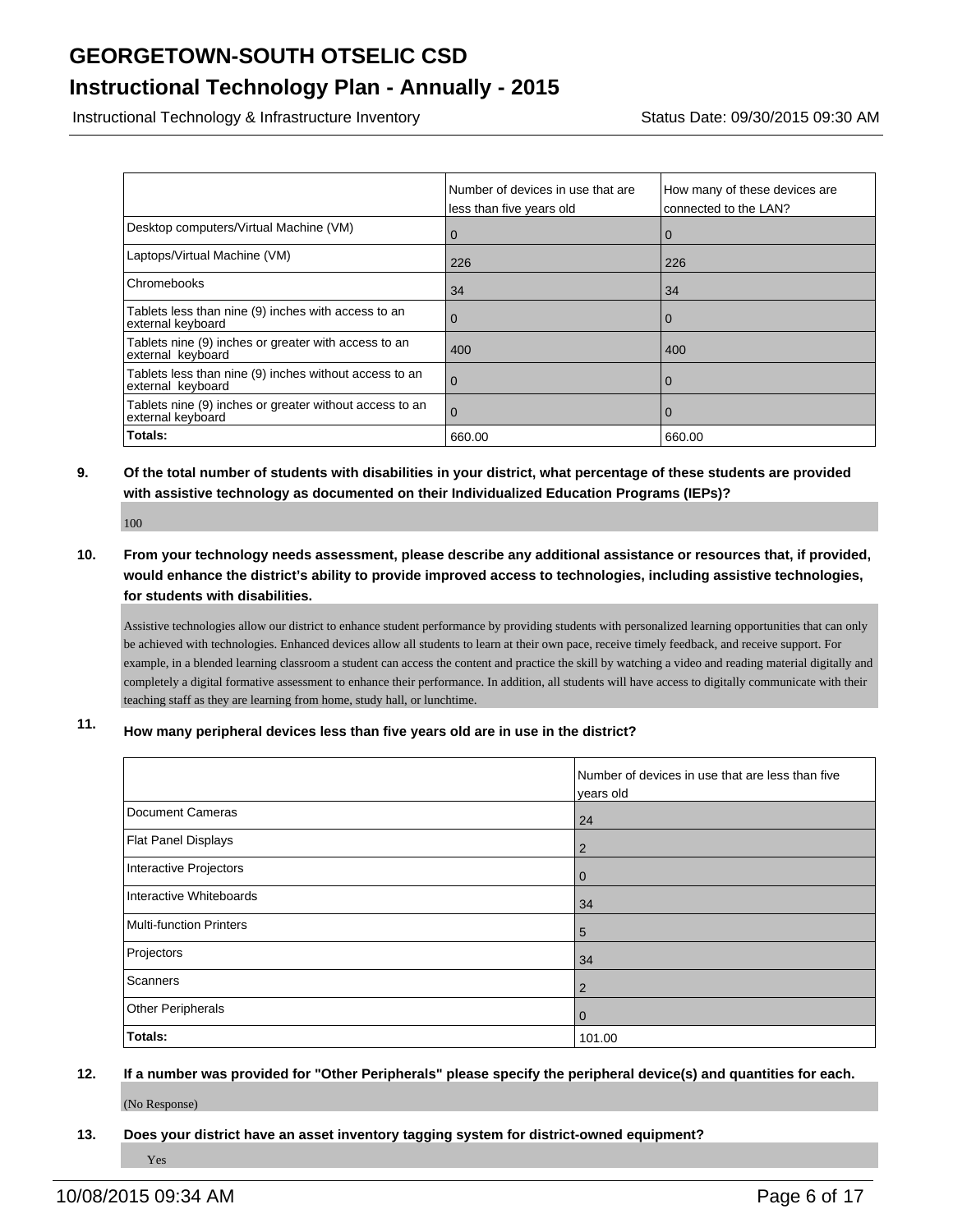# **Instructional Technology Plan - Annually - 2015**

Instructional Technology & Infrastructure Inventory Status Date: 09/30/2015 09:30 AM

### **14. Does the district allow students to Bring Your Own Device (BYOD)?**

No

- **14a. On an average school day, approximately how many student devices access the district's network?** (No Response)
- **15. Has the school district provided for the loan of instructional computer hardware to students legally attending nonpublic schools pursuant to Education Law, section 754?**

No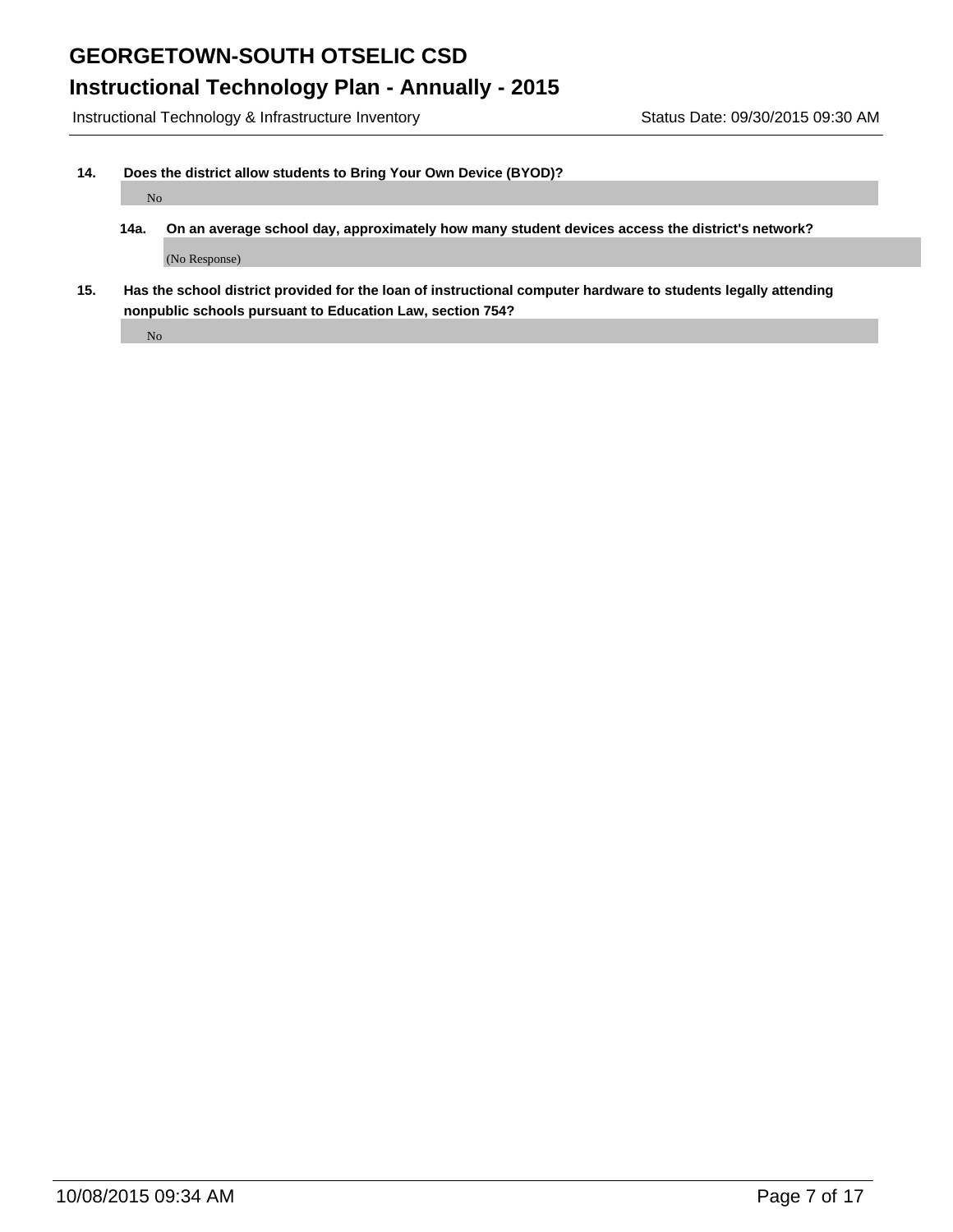## **D. Software and IT Support**

# **1. What are the operating systems in use in the district?**

|                             | Is this system in use? |
|-----------------------------|------------------------|
| Mac OS Version 9 or earlier | Yes                    |
| Mac OS 10 or later          | <b>No</b>              |
| Windows XP                  | <b>No</b>              |
| Windows 7.0                 | Yes                    |
| Windows 8.0 or greater      | <b>No</b>              |
| Apple iOS 7 or greater      | Yes                    |
| Chrome OS                   | Yes                    |
| Android                     | <b>No</b>              |
| Other                       | <b>No</b>              |

**2. Please provide the name of the operating system if the response to question one included "Other."**

(No Response)

# **3. What are the web browsers, both available and supported, for use in the district?**

|                                | Web Browsers available and supported for use |
|--------------------------------|----------------------------------------------|
| Internet Explorer 7            | <b>No</b>                                    |
| Internet Explorer 8            | <b>No</b>                                    |
| Internet Explorer 9 or greater | Yes                                          |
| Mozilla Firefox                | Yes                                          |
| Google Chrome                  | Yes                                          |
| Safari (Apple)                 | Yes                                          |
| Other                          | <b>No</b>                                    |

**4. Please provide the name of the web browser if the response to question three included "Other."**

(No Response)

#### **5. Please provide the name of the learning management system (LMS) most commonly used in the district.**

Schoology and Brainhoney

#### **6. Please provide the names of the five most commonly used software programs that support classroom instruction in the district.**

Microsoft Office SMART Notebook Scholastic: SMI Scholastic: SRI Imagine Learning

**7. Please provide the names of the five most frequently used research databases if applicable.**

World Book Online " Britannica School Edition " ProQuest Culturegrams " Cengage Student Resources in Context " Britannica Image Quest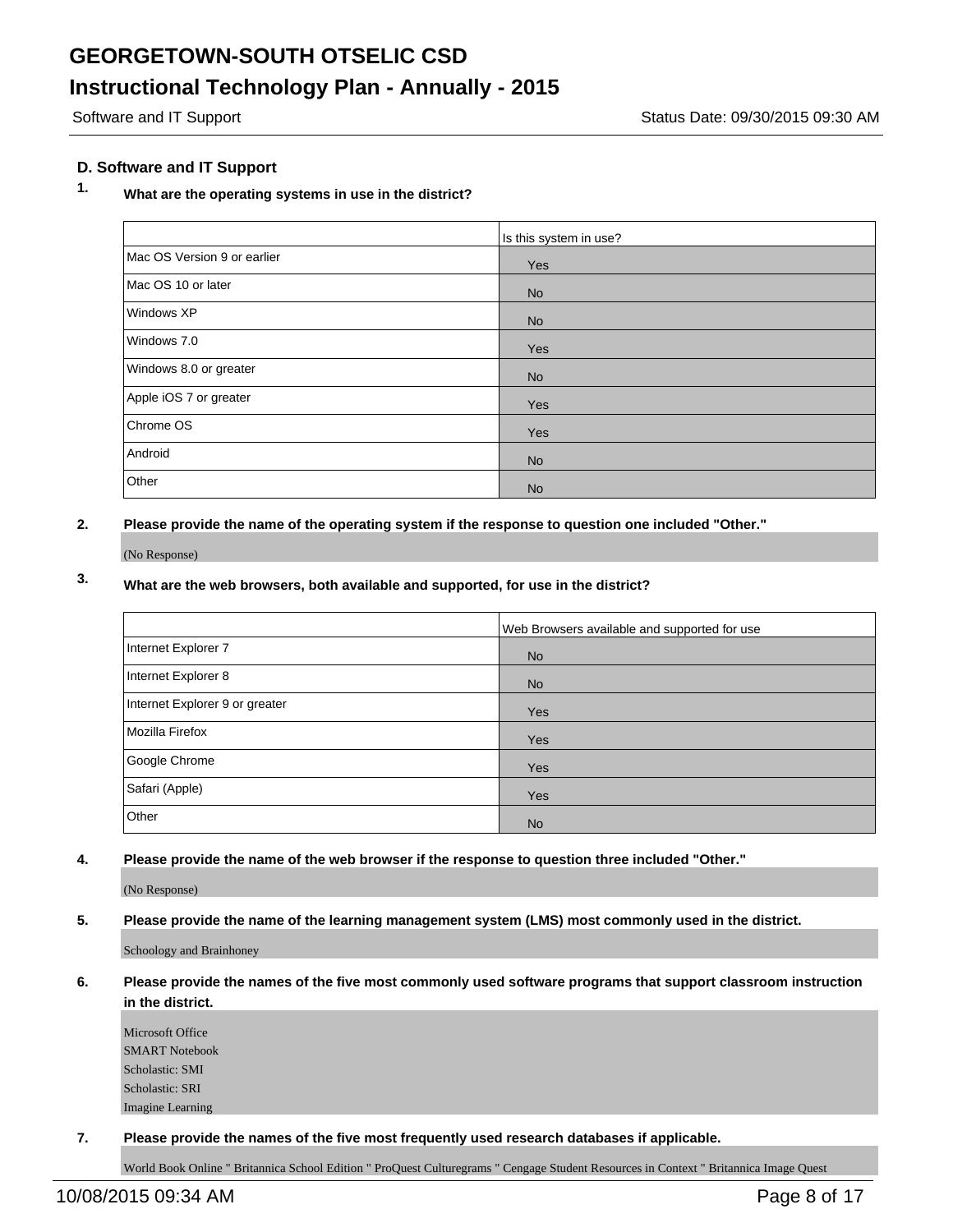# **Instructional Technology Plan - Annually - 2015**

#### **8. Does the district have a Parent Portal?**

# Yes **8a. Check all that apply to your Parent Portal if the response to question eight is "Yes."** Attendance (Checked)

- Homework (Checked) Student Schedules (Checked) Grade Reporting (Checked) Transcripts (Checked)
- **8b. If 'other' was selected in question eight (a), please specify the other feature(s).**

N/A

- **9. What additional technology-based strategies and tools, besides the Parent Portal, are used to increase parent involvement?**
	- Learning Management System (Checked) Emergency Broadcast System (Checked) Website (Checked) Facebook (Checked) Twitter (Checked)

#### **9a. Please specify if the response to question nine was "Other".**

(No Response)

**10. Please list title and FTE count (as of survey submission date) of all staff whose primary responsibility is technical support.**

| Title              | Number of Current FTEs |
|--------------------|------------------------|
| IT Support- PC/LAN | 0.00                   |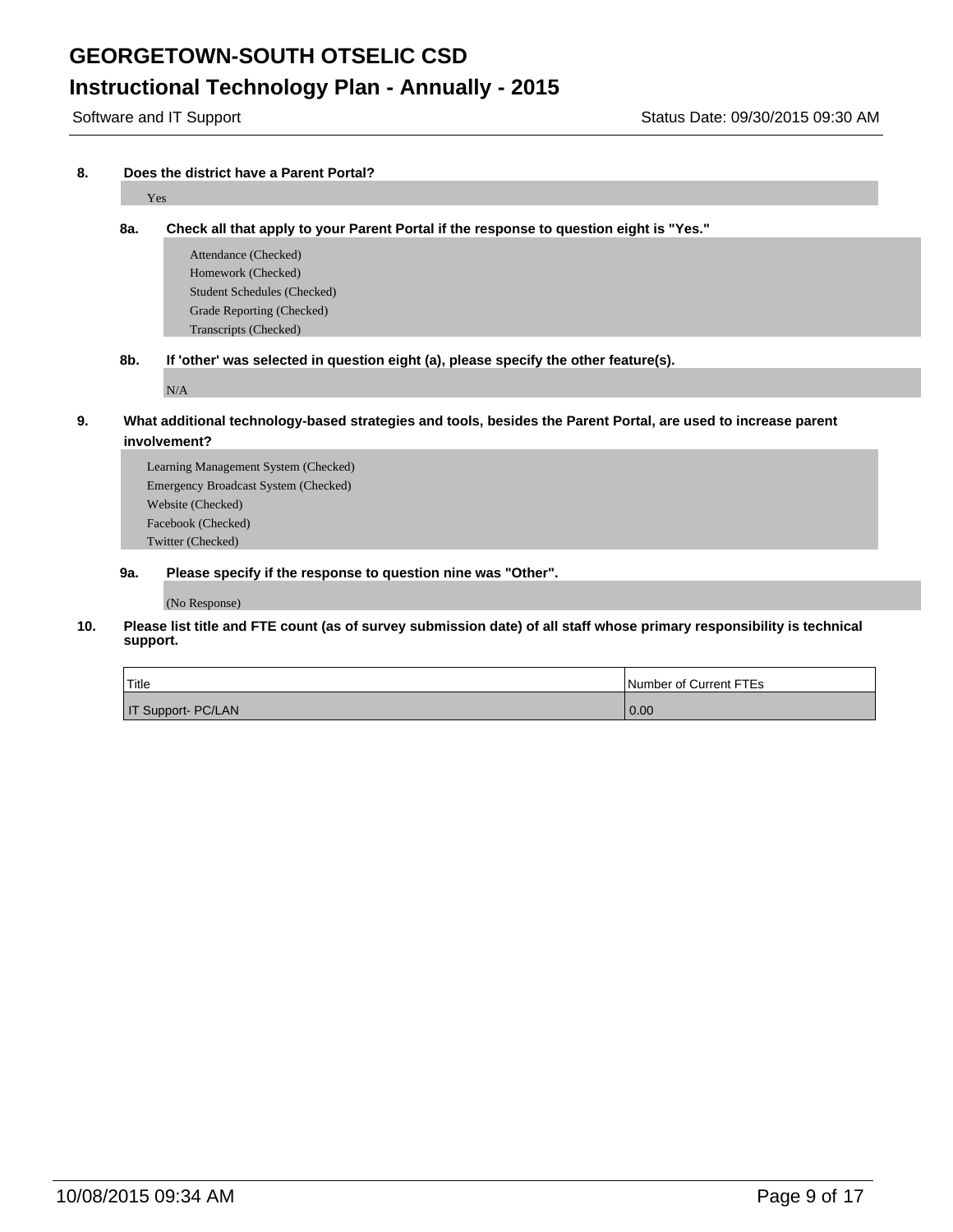### **E. Curriculum and Instruction**

#### **1. What are the district's plans to use digital connectivity and technology to improve teaching and learning?**

Otselic Valley Central School District will promote technology to foster 21st century skills. Technology will be incorporated across the curriculum to support and enhance learning. Students will learn to effectively use technology as a tool for problem solving, creativity, communication and productivity in order to become successful contributing members of society who are able to meet the changing demands of life and the workplace. Teachers will use technology to foster a global awareness and to model technological capabilities with the goal of preparing students to become responsible digital citizens.

Technology is a critical tool for making our students college and career ready. According to the Common Core Learning Standards, students who are college and career ready "use technology and digital media strategically and capably." This includes the strategic use of online searches and problemsolving tools, using technology to enhance communication and problem-solving abilities, integrating what students learn both online and offline, understanding the strengths and limitations of various technological tools, and selecting the tools best suited to students' learning goals.

## **2. Does the district's instructional technology plan address the needs of students with disabilities to ensure equitable access to instruction, materials, and assessments?**

Yes

#### **2a. If "Yes", please specify.**

Our district instructional technology plan addresses the needs of students with disabilities to ensure equal access to instruction, materials, and assessments by providing all students access to an appropriate device. All students in pre-kindergarten to second grade will have twenty iPads in their classrooms. Grades three to eight will provide an iPad for each student and grades nine to twelve will have a their own Chromebook. In addition, laptop carts will be available for all grade levels for students to check-out.

## **3. Does the district's instructional technology plan address the provision of assistive technology specifically for students with disabilities to ensure access to and participation in the general curriculum?**

Yes

#### **3a. If "Yes", please provide detail.**

Our district instructional technology plan addresses the needs of students with disabilities to ensure equal access to instruction, materials, and assessments by providing students with personalized learning opportunities that can only be achieved with technologies. Enhanced devices allow all students to learn at their own pace, receive timely feedback, and receive support. For example, our technology plan allows for all students to access the content and practice the skill by watching a video and reading material digitally and then completely a digital formative assessment to enhance their performance. In addition, all students will have access to digitally communicate with their teaching staff as they are learning from home, study hall, or lunchtime.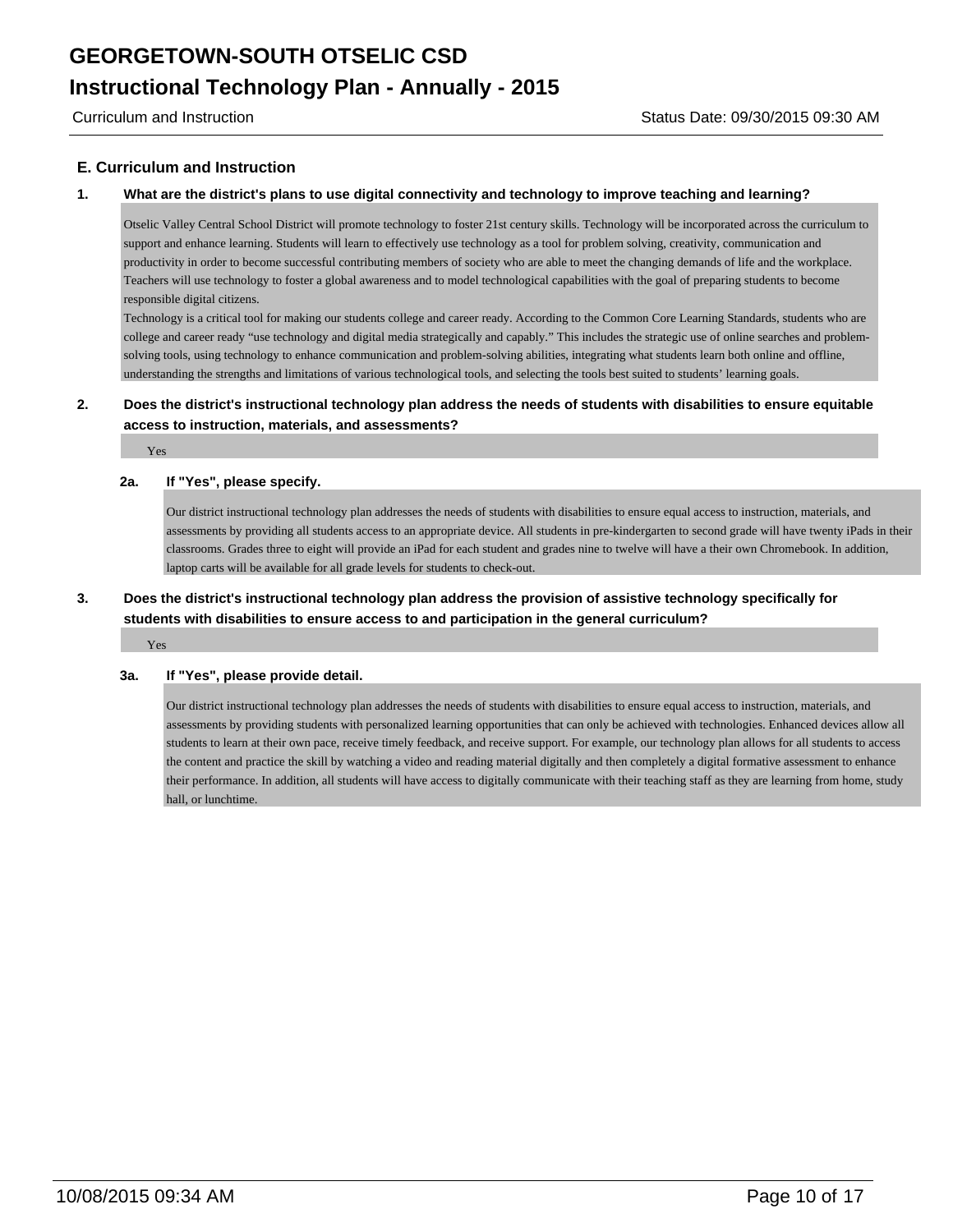### **F. Professional Development**

**1. Please provide a summary of professional development offered to teachers and staff, for the time period covered by this plan, to support technology to enhance teaching and learning. Please include topics, audience, and method of delivery within your summary.**

The goal of all professional development is to develop all staff members to efficiently and effectively utilize instructional technology. To accomplish this goal professional development is offered ongoing in a variety of formats to all staff. Training is offered in the following formats but not limited to: webinars, small groups, large groups, virtually via teleconferencing, Twitter, Voxer, peer coaching, peer demonstrations, one-on-one consulting, They key driver and organizer is the Learning Technology Coordinator who demonstrates, facilities, and monitors professional development needs and resources.

| Topic                                                                                                                             | Audience                                  | Method of Delivery                                    |
|-----------------------------------------------------------------------------------------------------------------------------------|-------------------------------------------|-------------------------------------------------------|
| Instruction/PD: Flex Courses (Blended Learning<br><b>Tools</b>                                                                    | Teachers, Aides, Administrators           | • Based on staff experience, preference, and<br>needs |
| Instruction/PD: Cloud Tools for storing, sharing<br>and collaboration using Google Apps                                           | Teachers, Aides, Administrators, students | • Based on staff experience, preference, and<br>needs |
| <b>Instruction/PD: Interactive Online Sources</b>                                                                                 | Teachers, Aides, Administrators, students | • Based on staff experience, preference, and<br>needs |
| Instruction/PD: iPads in the Primary Classrooms Teachers, Aides, Administrators, students                                         |                                           | • Based on staff experience, preference, and<br>needs |
| Instruction/PD: Learning Management Systems Teachers, Aides, Administrators, students                                             |                                           | • Based on staff experience, preference, and<br>needs |
| Instruction/PD: Tech Tools To Support<br>Differentiated Instructions                                                              | Teachers, Aides, Administrators, students | • Based on staff experience, preference, and<br>needs |
| <b>Advance Communications: Social Media Tools</b>                                                                                 | Teachers, Aides, Administrators, students | • Based on staff experience, preference, and<br>needs |
| <b>Advance Communications: Updating Classroom</b><br>Pages                                                                        | Teachers, Aides, Administrators, students | • Based on staff experience, preference, and<br>needs |
| <b>Advance Communications: Tools to</b><br>Communicate Connect Community and<br>Classroom-(Screencasting & video<br>conferencing) | Teachers, Aides, Administrators, students | • Based on staff experience, preference, and<br>needs |
| Data: Online tools to create and collect data to<br>drive instruction                                                             | Teachers, Aides, Administrators, students | • Based on staff experience, preference, and<br>needs |

#### **2. Please list title and FTE count (as of survey submission date) of all staff whose primary responsibility is technology integration training and support for teachers.**

| <sup>1</sup> Title | Number of Current FTEs |
|--------------------|------------------------|
| Tech Coord         | 0.00                   |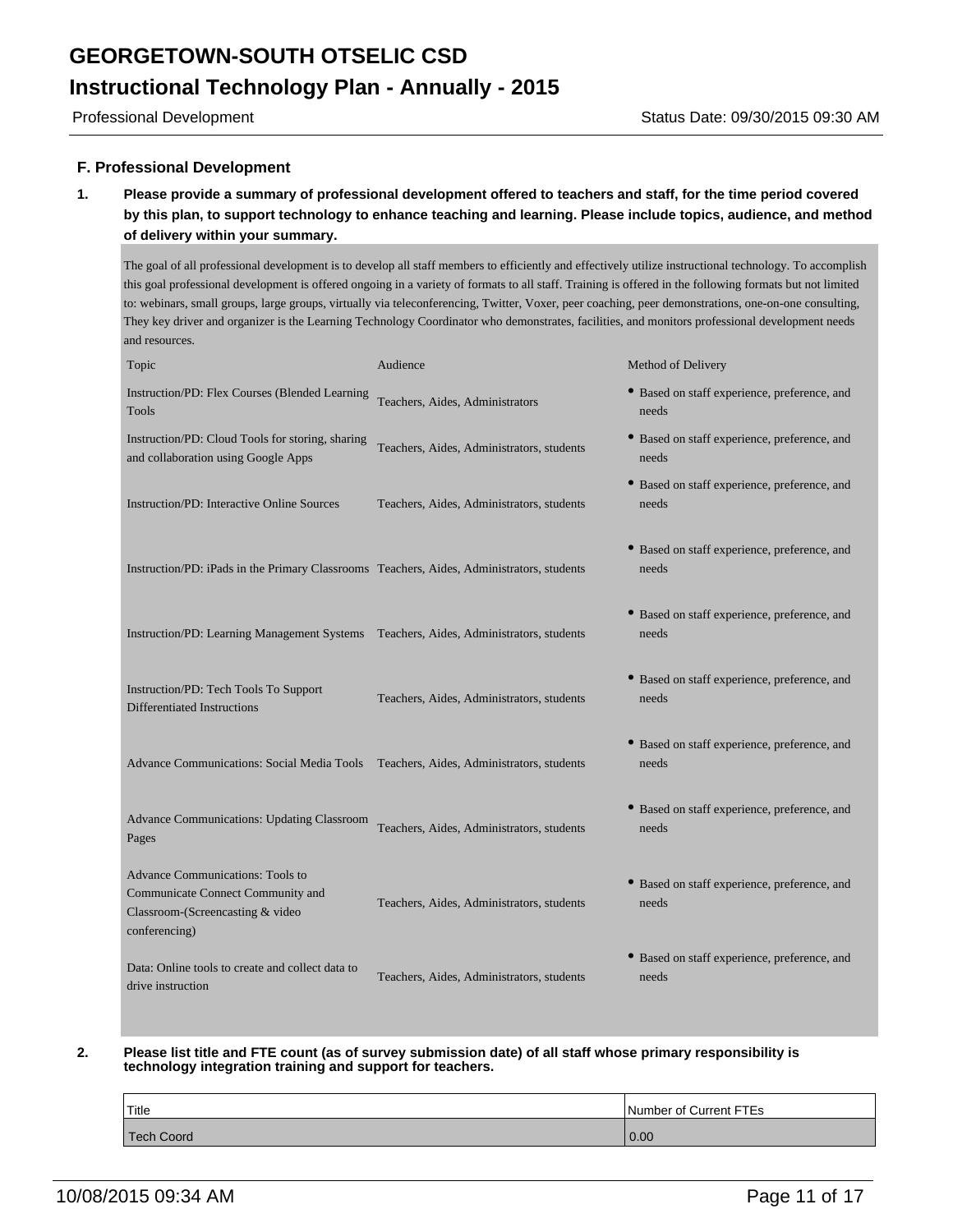# **Instructional Technology Plan - Annually - 2015**

## **G. Technology Investment Plan**

# **1. Please list the top five planned technology investments in priority order over the next three years.**

|                | Anticipated Item or Service   | <b>Estimated Cost</b> | Is Cost One-time or Annual | Potential Funding Source (May list more<br>than one source per item.) |
|----------------|-------------------------------|-----------------------|----------------------------|-----------------------------------------------------------------------|
|                | <b>Tablets</b>                | 40,000                | One Time                   | <b>IPA</b>                                                            |
| $\overline{2}$ | Laptops                       | 50,000                | One Time                   | <b>IPA</b>                                                            |
| 3              | <b>Instructional Software</b> | 40,000                | Annual                     | <b>Software Monies</b>                                                |
| $\overline{4}$ | <b>Tablets</b>                | 40,000                | One Time                   | <b>IPA</b>                                                            |
| 5              | Professional                  | 10,000                | Annual                     | <b>District Funds</b>                                                 |
|                | Development                   |                       |                            |                                                                       |
| Totals:        |                               | 180,000.00            |                            |                                                                       |

**2. If "Other" was selected in question one, please specify.**

n/a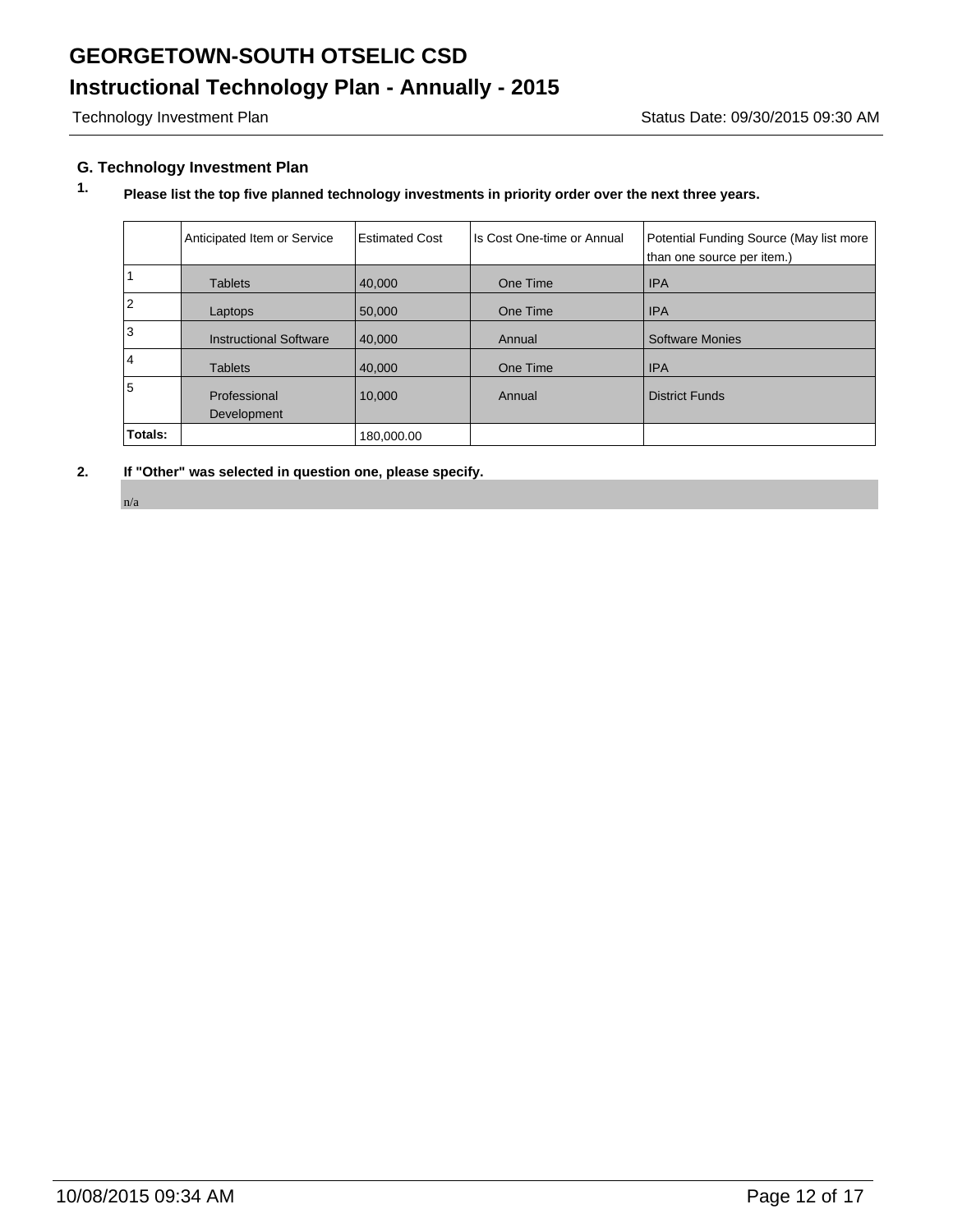### **H. Status of Technology Initiatives and Community Connectivity**

#### **1. Please check any developments, since your last instructional techology plan, that affect the current status of the technology initiatives.**

Technology Plan Implementation (Checked) Developments in Technology (Checked)

#### **1a. Please specify if response to question one was other.**

(No Response)

## **2. In this section, please describe how the district plans to increase student and teacher access to technology, in school, at home, and in the community.**

Otselic Valley is committed to supporting student learning 24/7. Therefore, students have accesses to curriculum content 24/7 via their mobile devices. With the aid of Student Learning Systems and cloud tools teachers and staff access to content, blogs, discussions at any moment. Otselic Valley Central District will employ and maintain a system so all staff, students, community members and officials can communicate efficiently in a variety of formats. Our District Communication Representative will efficiently post district updates on events and upcoming events while monitoring the district s Facebook and Twitter accounts. In addition, teachers will continue to post academic resources, classroom events and highlights on their district classroom webpages. The district s webpage will serve as a main source of relevant resources.

### **3. Please check all locations where Wi-Fi service is available to students within the school district geographical boundaries.**

School (Checked) Home (Checked) Community (Checked)

#### **3a. Please identify categories of available Wi-Fi locations within the community.**

District/Public Library and local cafe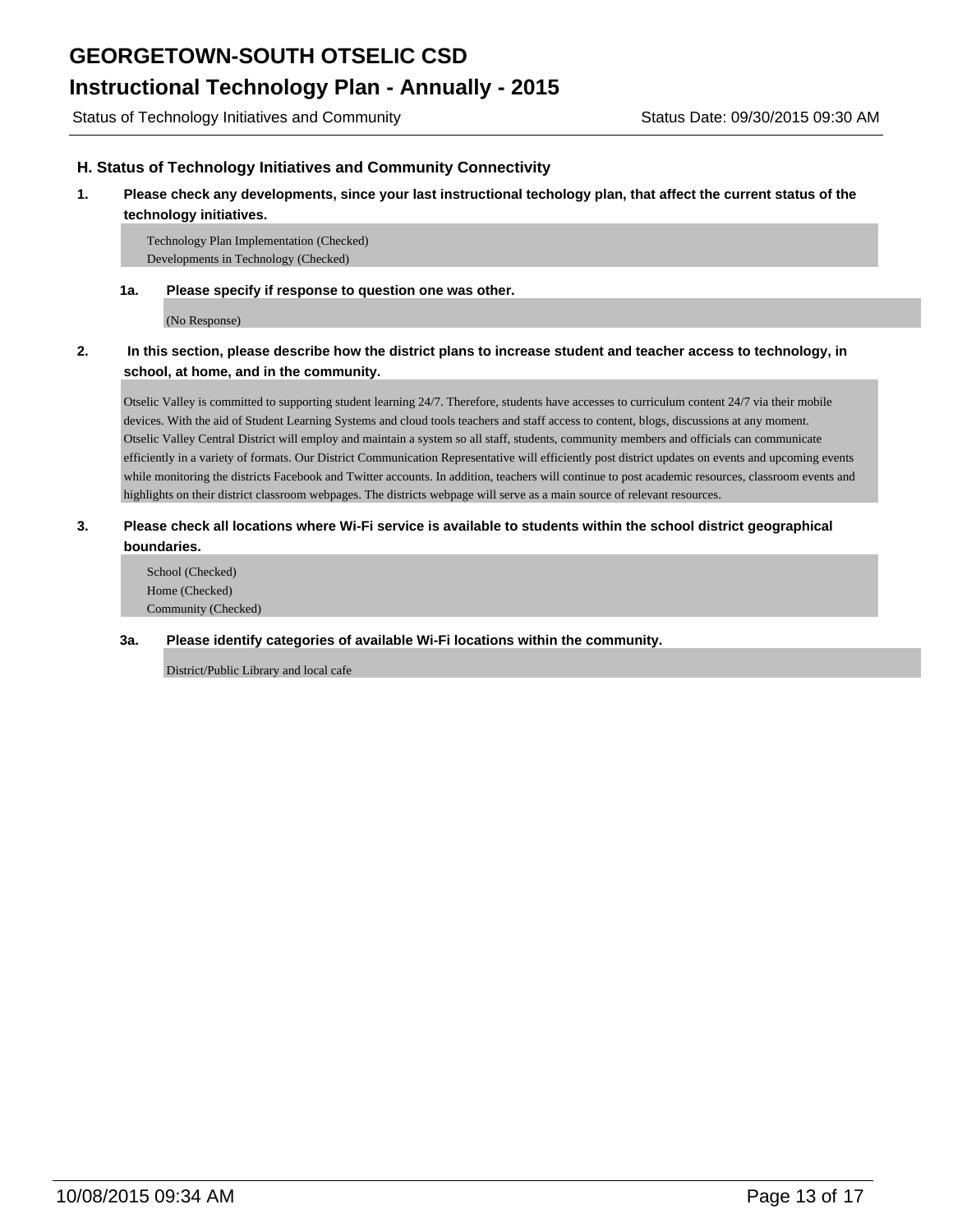Instructional Technology Plan Implementation Status Date: 09/30/2015 09:30 AM

### **I. Instructional Technology Plan Implementation**

## **1. Please provide the timeline and major milestones for the implementation of the instructional technology plan as well as the action plan to integrate technology into curriculum and instruction to improve student learning.**

| Goal         | <b>Action Plan</b>                                                | Expectation in 2015-16                                                                        | Expectation in 2016-17                                                                                                       | Expectation in 2017-18                                                                                  |
|--------------|-------------------------------------------------------------------|-----------------------------------------------------------------------------------------------|------------------------------------------------------------------------------------------------------------------------------|---------------------------------------------------------------------------------------------------------|
| Educational  | Continue to replace outdated<br>equipment                         | Continuous<br>Devices that will meet<br>student/staff learning needs                          | Continuous<br>Devices that will meet<br>student/staff learning needs                                                         | Continuous<br>Devices that will meet<br>student/staff learning needs                                    |
| Educational  | Continue to evaluate and<br>expand software-online<br>solutions   | Continuous<br>Software/online solutions<br>that will meet student/staff<br>learning needs     | Continuous<br>Software/online solutions<br>that will meet student/staff<br>learning needs                                    | Continuous<br>Software/online solutions<br>that will meet student/staff<br>learning needs               |
| Educational  | Evaluate, revise, and extend<br>district plan                     | Continuous<br>Make sure learning gaps are<br>paired with solutions                            | Continuous<br>Make sure learning gaps are<br>paired with solutions                                                           | Continuous<br>Make sure learning gaps are<br>paired with solutions                                      |
| Educational  | iPad test program                                                 | Continuous<br>Determine if iPads are<br>efficient and effective<br>devices for learning       | Continuous<br>Evaluation other tablets for<br>efficiency and effectiveness<br>for learning                                   | Continuous<br>Evaluation other tablets for<br>efficiency and effectiveness<br>for learning              |
| Educational  | Chromebook test program                                           | Continuous<br>Determine if Chromebooks<br>are efficient and effective<br>devices for learning | Continuous<br>Determine if other devices<br>are more efficient and<br>effective devices for<br>learning                      | Continuous<br>Determine if other devices<br>are more efficient and<br>effective devices for<br>learning |
| Educational  | Distant Learning courses-<br>College and science courses          | Continuous<br>Create and maintain more<br>learning opportunities for<br>students              | Continuous<br>Create and maintain more<br>learning opportunities for<br>students                                             | Continuous<br>Create and maintain more<br>learning opportunities for<br>students                        |
| Professional | Evaluate and revise<br>professional development<br>trainings      | Continuous<br>Offer efficient and effective<br>and students                                   | Continuous<br>Offer efficient and effective<br>ongoing training for all staff ongoing training for all staff<br>and students | Continuous<br>Offer efficient and effective<br>ongoing training for all staff<br>and students           |
| Community    | Begin Communication<br><b>Services</b>                            | Continues<br>Increase home school<br>connections with<br>community                            | Continues<br>Increase home school<br>connections with<br>community                                                           | Continuous<br>Increase home school<br>connections with<br>community                                     |
| Community    | Expand school and<br>classroom websites                           | Continuous<br>Increase home school<br>connections with<br>community                           | Continuous<br>Increase home school<br>connections with<br>community                                                          | Continuous<br>Increase home school<br>connections with<br>community                                     |
| Community    | Expand Student Information Transition to School to take<br>System | Continuous<br>advantage of data reports to<br>enhance DDI practices                           | Continuous<br>Transition to School to take<br>advantage of data reports to<br>enhance DDI practices                          | Continuous<br>Transition to School to take<br>advantage of data reports to<br>enhance DDI practices     |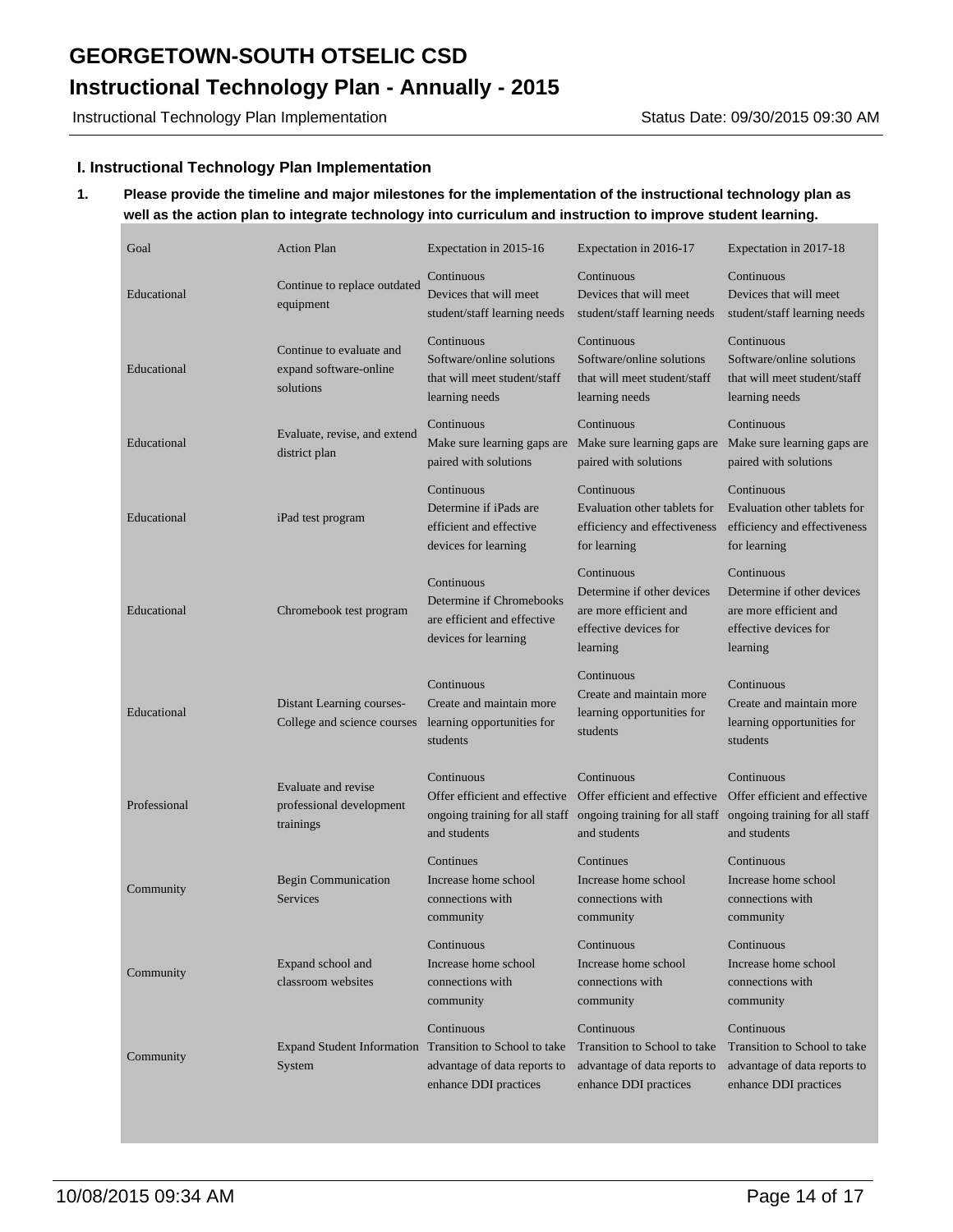### **J.Monitoring and Evaluation**

## **1. Please describe the proposed strategies that the district will use to evaluate, at least twice a year, the effectiveness of the implementation of the district's instructional technology plan to improve teaching and learning.**

The committees indicated within, through anecdotal observations, interviews, and informal meetings with students, teachers, administrators and community members will evaluate the performance and effectiveness of the integration of technology into Otselic Valley Central School District on January 13, 2016 and May 12, 2016. The implementation of our benchmark assessment, formative assessments, observations, and other forms of data collected will have a tangible method of evaluation at the end of this plan.

# **2. Please fill in all information for the policies listed below.**

|                                                                 | Date of Public<br>Forum (If<br>applicable) | <b>IURL</b>                                                                                                                      | <b>Year Policy Adopted</b> |
|-----------------------------------------------------------------|--------------------------------------------|----------------------------------------------------------------------------------------------------------------------------------|----------------------------|
| Acceptable Use Policy -- AUP                                    | (No<br>Response)                           | http://www.ovcs.org/Downloads/OV Polic<br>y Manual 2009.pdf                                                                      | 12009                      |
| Internet Safety/Cyberbullying                                   | 07/17/2015                                 | http://www.ovcs.org/Downloads/OV Polic<br>y Manual 2009.pdf                                                                      | $\frac{12012}{ }$          |
| Parents' Bill of Rights for Data<br><b>Privacy and Security</b> | (No<br>Response)                           | http://www.ovcs.org/Downloads/NEW%20   2014<br>Parents%20Bill%20of%20Rights%20for%<br>20Data%20Privacy%20and%20Security3<br>.pdf |                            |

- **3. Does the district have written procedures in place regarding cybersecurity?**
	- No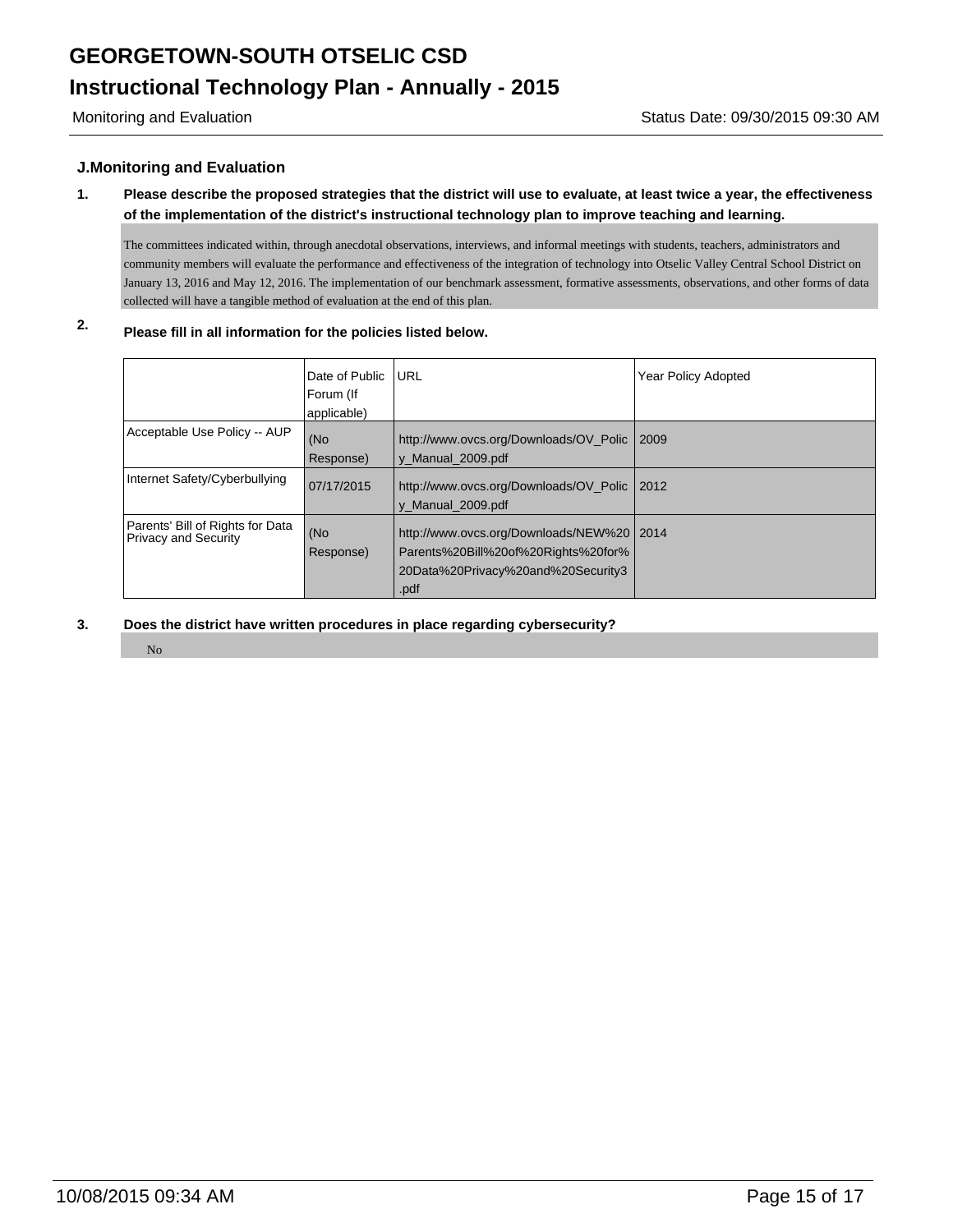## **K. Survey Feedback**

(No Response)

Thank you for submitting your district's instructional technology plan (ITP) survey via the online collection tool. We appreciate the time and effort you have spent completing the ITP survey. Please answer the following questions to assist us in making ongoing improvements to the online survey tool.

| 1.                                       | Was the survey clear and easy to use                       |                                       |  |  |  |
|------------------------------------------|------------------------------------------------------------|---------------------------------------|--|--|--|
|                                          |                                                            | Yes                                   |  |  |  |
|                                          | 1a.                                                        | If response was "No", please explain. |  |  |  |
|                                          |                                                            | (No Response)                         |  |  |  |
| Was the guidance document helpful?<br>2. |                                                            |                                       |  |  |  |
|                                          | Yes                                                        |                                       |  |  |  |
|                                          | 2a.                                                        | If "No", please explain.              |  |  |  |
|                                          |                                                            | (No Response)                         |  |  |  |
| 3.                                       | What question(s) would you like to add to the survey? Why? |                                       |  |  |  |
|                                          | (No Response)                                              |                                       |  |  |  |
| 4.                                       | What question(s) would you omit from the survey? Why?      |                                       |  |  |  |
|                                          | (No Response)                                              |                                       |  |  |  |
| 5.                                       |                                                            | Other comments.                       |  |  |  |
|                                          |                                                            |                                       |  |  |  |